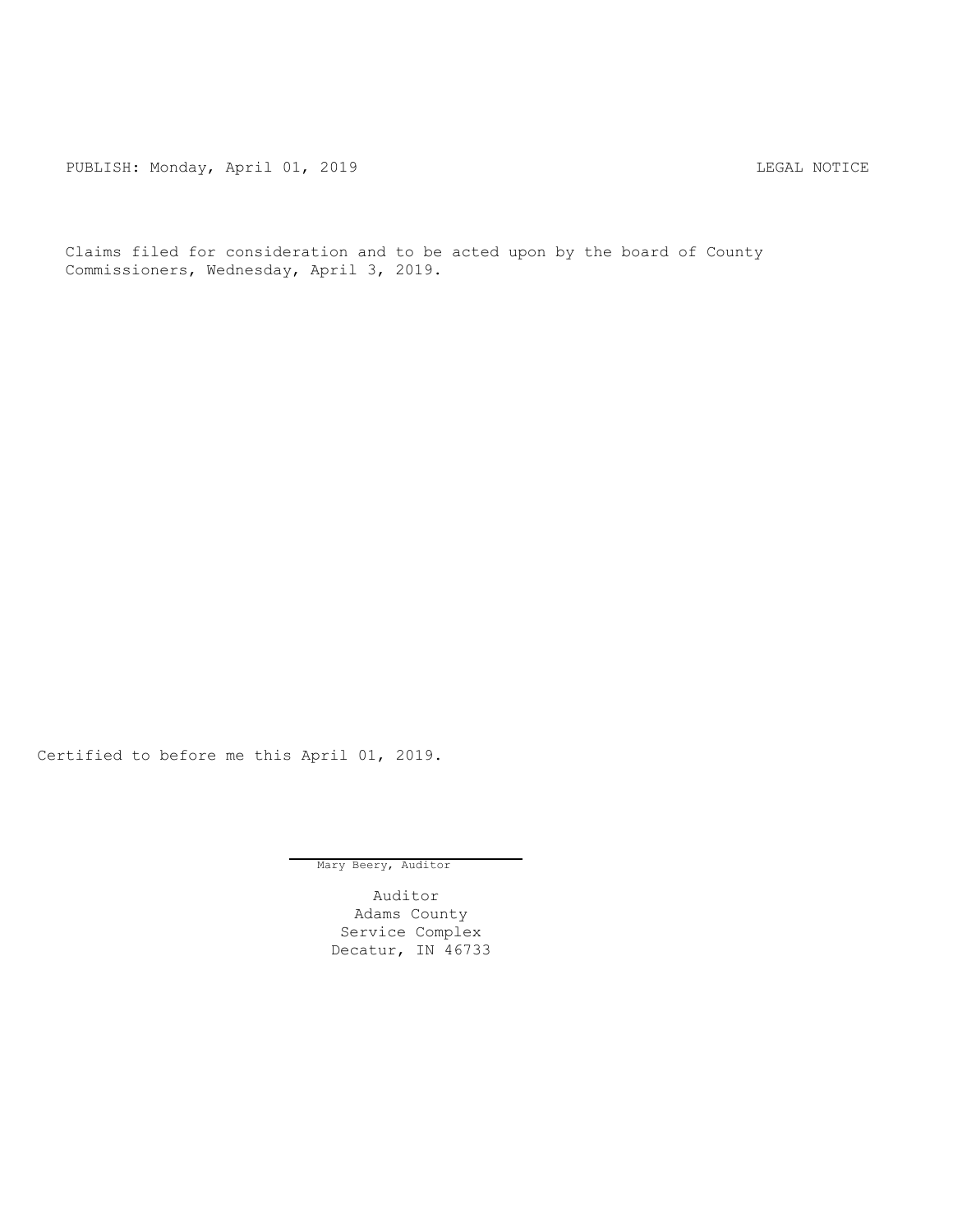

## **Claims Docket for Newspaper Adams County, Indiana**

## For Period: **3/7/2019** to **3/20/2019**

*313 W. Jefferson St. Decatur, IN 46733 (219) 724-2600*

Date Claims to be Paid: **4/3/2019**

| <b>Vendor</b>                        | Amount    | <b>Vendor</b>                      | Amount     |
|--------------------------------------|-----------|------------------------------------|------------|
| Adams Memorial Hospital              | 4,834.00  | Adams County Solid Waste           | 29.09      |
| Axis Forensic Toxicology             | 303.00    | Arnold Lumber Co., Inc.            | 1,202.21   |
| AT & T Mobility                      | 840.02    | Brateman's, Inc.                   | 144.98     |
| Cintas Location #338                 | 553.01    | City Of Decatur                    | 898.24     |
| Clarke Mosquito Control Products     | 12,807.65 | Decatur Hardware & Rental          | 36.26      |
| <b>Complete Printing Service</b>     | 569.00    | Decatur Daily Democrat             | 113.21     |
| Everett Refrigeration & Electric     | 3,000.00  | Gasoline Equipment Service Co Inc  | 791.00     |
| Gordon Food Service                  | 3,381.28  | Grimm's Auto                       | 344.49     |
| Hilty Engine Service                 | 99.63     | Indiana Sheriffs' Association      | 54.00      |
| Indiana State Police                 | 144.00    | Innovative Concepts                | 593.47     |
| Kiess Electric                       | 2,364.62  | Klenk's Sales And Service          | 708.00     |
| Mark S. Gresla, MD                   | 840.50    | Monroe Trophy                      | 40.00      |
| Park Center                          | 936.00    | Piqua Repair Inc.                  | 1,662.50   |
| Rhonda L. McIntosh                   | 3.19      | Selking International              | 3,766.88   |
| St. Joseph Health Systems, LLC       | 265.00    | Top Supply Company LLP             | 62.73      |
| Town Of Monroe                       | 84.00     | Tri-State First Aid                | 39.15      |
| West Payment Center                  | 623.78    | Miller, Burry & Brown, P.C.        | 9,751.84   |
| Imi Irving Material, Inc.            | 2,140.77  | Affolder Implement Sales, Inc.     | 289.66     |
| Jay County REMC                      | 52.00     | Purdue University                  | 134.20     |
| Shane Rekeweg                        | 156.64    | Waste Management                   | 242.08     |
| B Secure Alarm Systems, Inc.         | 1,097.45  | Lehman's Automotive Repair LLC     | 41.20      |
| Hi-Way Service, Inc.                 | 39.60     | Don Myers Plumbing                 | 352.00     |
| B & K Hydraulics LLC                 | 102.50    | Youth Opportunity Center, Inc      | 7,840.00   |
| Geneva Municipal Utilities           | 47.98     | Chad W. Sprunger                   | 854.89     |
| Best-One of Monroe                   | 1,293.07  | Kristina Nichols                   | 111.76     |
| Motorola Solutions, Inc.             | 22,522.00 | Braun's Garage, Inc.               | 513.21     |
| <b>Expert Transmission</b>           | 701.41    | RecDesk Software                   | 1,850.00   |
| Harvest Land Co-op                   | 3,109.37  | Adam B. Eguia                      | 110.00     |
| Adams County Truck Repair, Inc.      | 142.80    | Beth A. Webber                     | 4,099.20   |
| Fastenal Company                     | 159.68    | Randy L. Wojciechowski             | 970.00     |
| Thomas R Krueckeberg                 | 102.96    | Adams County Sheriff's Department  | 196.00     |
| Michael G. Werling                   | 525.00    | Southeastern Equipment Company Inc | 1,500.00   |
| Troyer's Market LLC                  | 5,216.14  | Kendall Electric, Inc.             | 96.48      |
| McKesson Medical - Surgical          | 1,177.30  | Larry Weaver                       | 121.88     |
| Dick J. Beard                        | 298.96    | Gregory A Fleming                  | 695.49     |
| Angie Brite                          | 140.88    | Alpine Falls, Inc.                 | 19.47      |
| 5 Alarm Fire & Safety Equipment, LLC | 299.94    | PCM-G                              | 2,023.24   |
| <b>Stationair's Express</b>          | 957.61    | Habegger's Ace Lumber #4488        | 9.99       |
| Schwartz Steel LLC                   | 201.97    | FlexPAC                            | 1,160.72   |
| Decatur Ace Hardware                 | 356.78    | Allen County Treasurer             | 1,100.00   |
| Panacea Painting & Coating, Inc.     | 300.00    | First Response                     | 896.57     |
| Timothy L. Barkey                    | 285.30    | O'Reilly Auto Parts                | 62.37      |
| Corrisoft                            | 283.25    | Central Customer Charges           | 496.08     |
| Attenti US Inc                       | 9,537.05  | Ebberts Seed and Chemical          | 1,292.00   |
| Indigital Telecom                    | 4,313.82  | Priority Engineering, LLC          | 20.09      |
| Dash Medical Gloves                  | 133.80    | Star Insurance Agency              | 394,324.08 |
| Piqua Ag Enterprises, LLC            | 6,000.00  | Pitney Bowes, Inc.                 | 306.00     |
| Phyllis J. Everett                   | 3,412.70  | Gerber & Company Foods, LLC        | 246.76     |
|                                      |           |                                    |            |